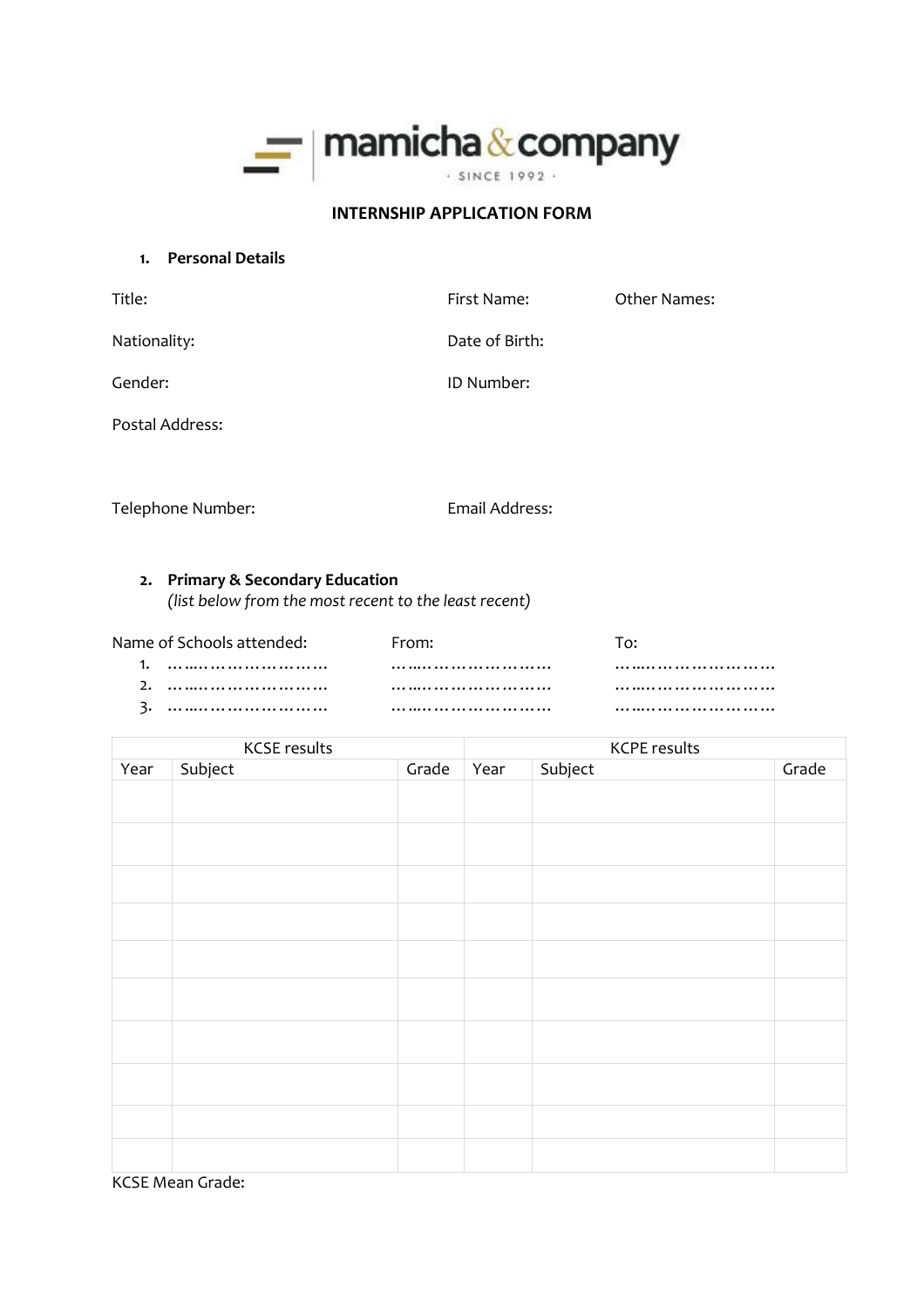# **3. University Education (Law Degree Only)**

Name of University:

Year Commenced:

*.*

Year Completed (If not completed, indicate expected year):

*Please provide as full a breakdown as possible of subjects studied in each year of university:*

| YEAR                    | <b>SUBJECT</b> | GRADE | YEAR   | <b>SUBJECT</b> | GRADE |
|-------------------------|----------------|-------|--------|----------------|-------|
| Year 1                  |                |       | Year 2 |                |       |
|                         |                |       |        |                |       |
|                         |                |       |        |                |       |
|                         |                |       |        |                |       |
|                         |                |       |        |                |       |
|                         |                |       |        |                |       |
|                         |                |       |        |                |       |
| Year                    |                |       | Year 4 |                |       |
| $\overline{\mathbf{3}}$ |                |       |        |                |       |
|                         |                |       |        |                |       |
|                         |                |       |        |                |       |
|                         |                |       |        |                |       |
|                         |                |       |        |                |       |
|                         |                |       |        |                |       |
|                         |                |       |        |                |       |
|                         |                |       |        |                |       |

Dissertation Topic (if any):

*Please give a brief summary of your dissertation (150 words):*

**4. Other skills, qualifications, languages or academic prizes:**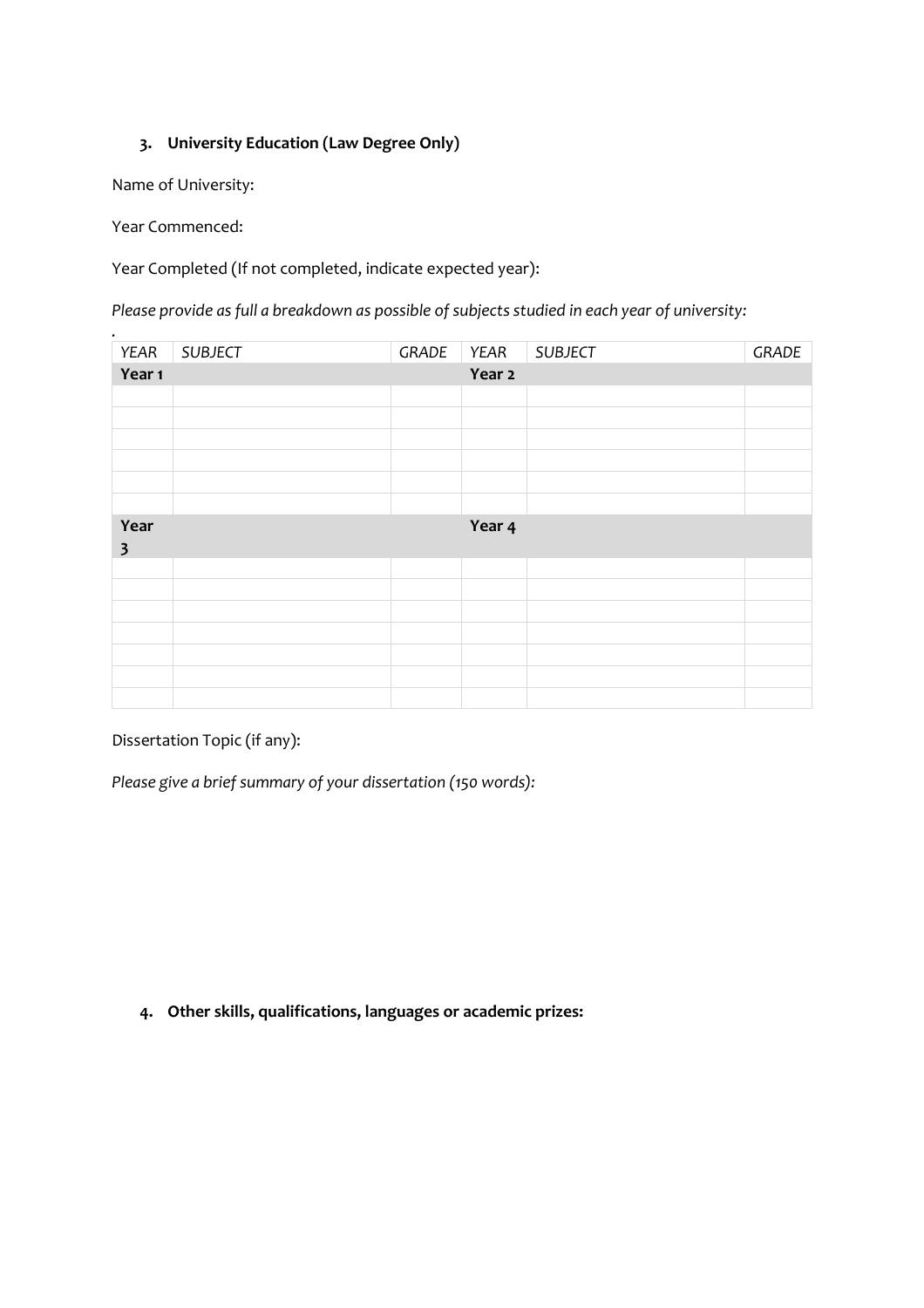## **5. Previous Work Experience (if any):**

 $\mathbf{r}$ 

| Dates | Employer/Organisation | Description of job/experience |
|-------|-----------------------|-------------------------------|
|       |                       |                               |
|       |                       |                               |
|       |                       |                               |
|       |                       |                               |
|       |                       |                               |
|       |                       |                               |
|       |                       |                               |
|       |                       |                               |
|       |                       |                               |
|       |                       |                               |
|       |                       |                               |
|       |                       |                               |
|       |                       |                               |
|       |                       |                               |
|       |                       |                               |

### **6. Activities and Interest**

*Please give details of main extracurricular activities and responsibilities. Specify level of involvement.*

## **7. References**

*Please give the details of one academic reference from your university.*

Name and Position:

Telephone Number: Email Address:

*Please give the details of one character reference from your extracurricular activities. (e.g. volunteer work, clubs & societies etc.)*

Name and Position:

Telephone Number: Email Address: